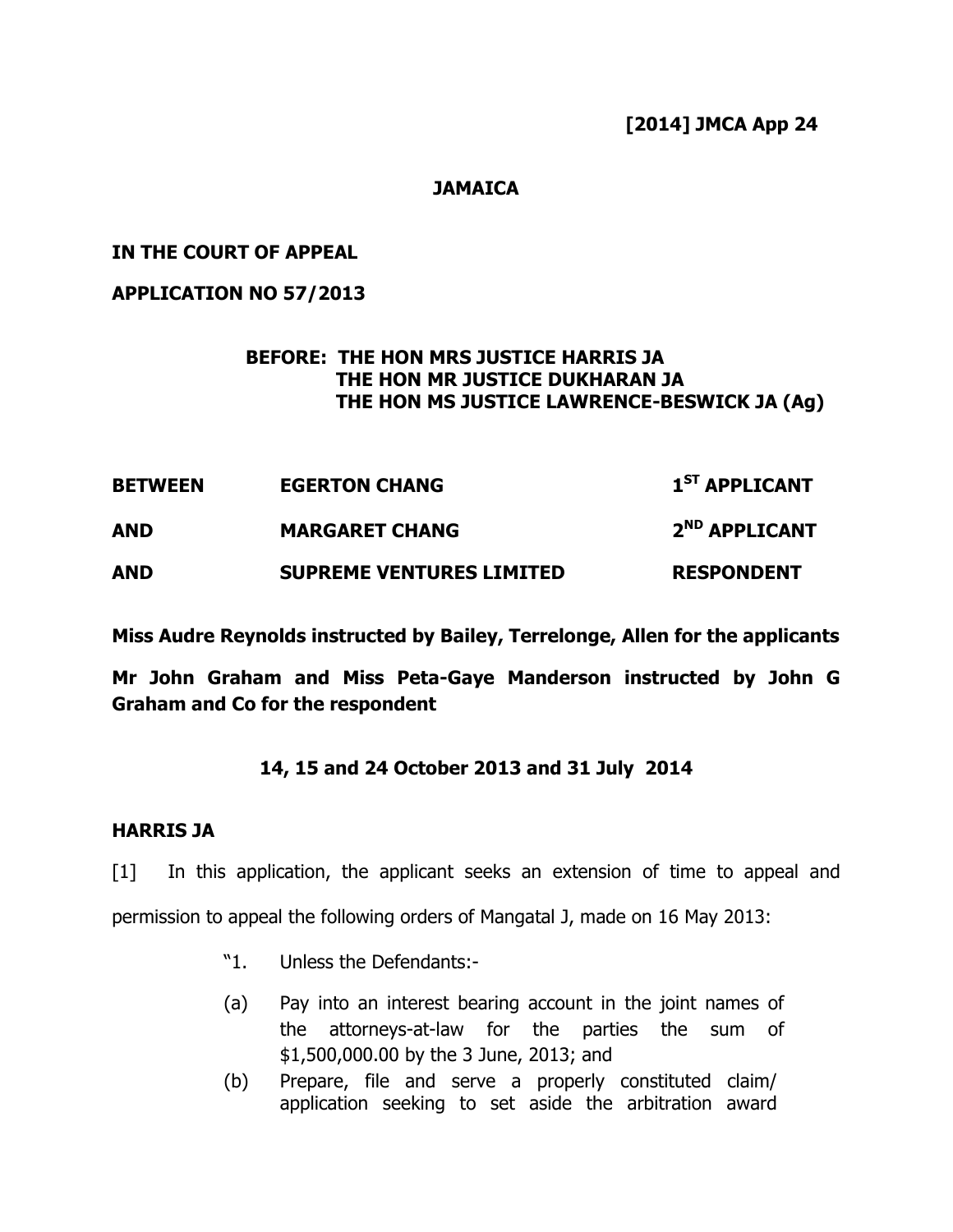handed down on the 28 March, 2013 on grounds of misconduct by the arbitrator, by the 10 June 2013, the Claimant is permitted to enforce the arbitration award pursuant to section 13 of the Arbitration Act.

2. Costs to the Claimant to be taxed, if not agreed."

The applicant also seeks a stay of execution of the orders.

[2] On 24 October 2013, the following orders were made by this court:

"It is ordered that the applicants shall be at liberty to file an appeal against the order of Mangatal J, delivered 16 May 2013 within seven days of the date hereof. It is further ordered that the applicants are granted permission to appeal.

The execution of the order of the learned judge is stayed pending the hearing of the appeal.

Costs to the respondent to be agreed or taxed."

[3] The applicants, the owners of shares issued in a company called "Big A Track 2003 Limited", entered into an agreement with the respondent for the sale of the shares to the respondent. Pursuant to an arbitration clause under the agreement, arbitration proceedings were conducted by Roy Anderson J (retired). He made the following award:

> "The Claimant is awarded the sum of Three Million, Three Hundred and Forty Nine Thousand, Nine Hundred and Ninety Eight Dollars (\$3,349,998.00) with interest at the rate of 6% per annum from the date of payment by the Claimant of that sum to pay up the shares, the subject of the Agreement, at the instruction of the Betting Gaming and Lotteries Commission, to the date of payment of the said sum."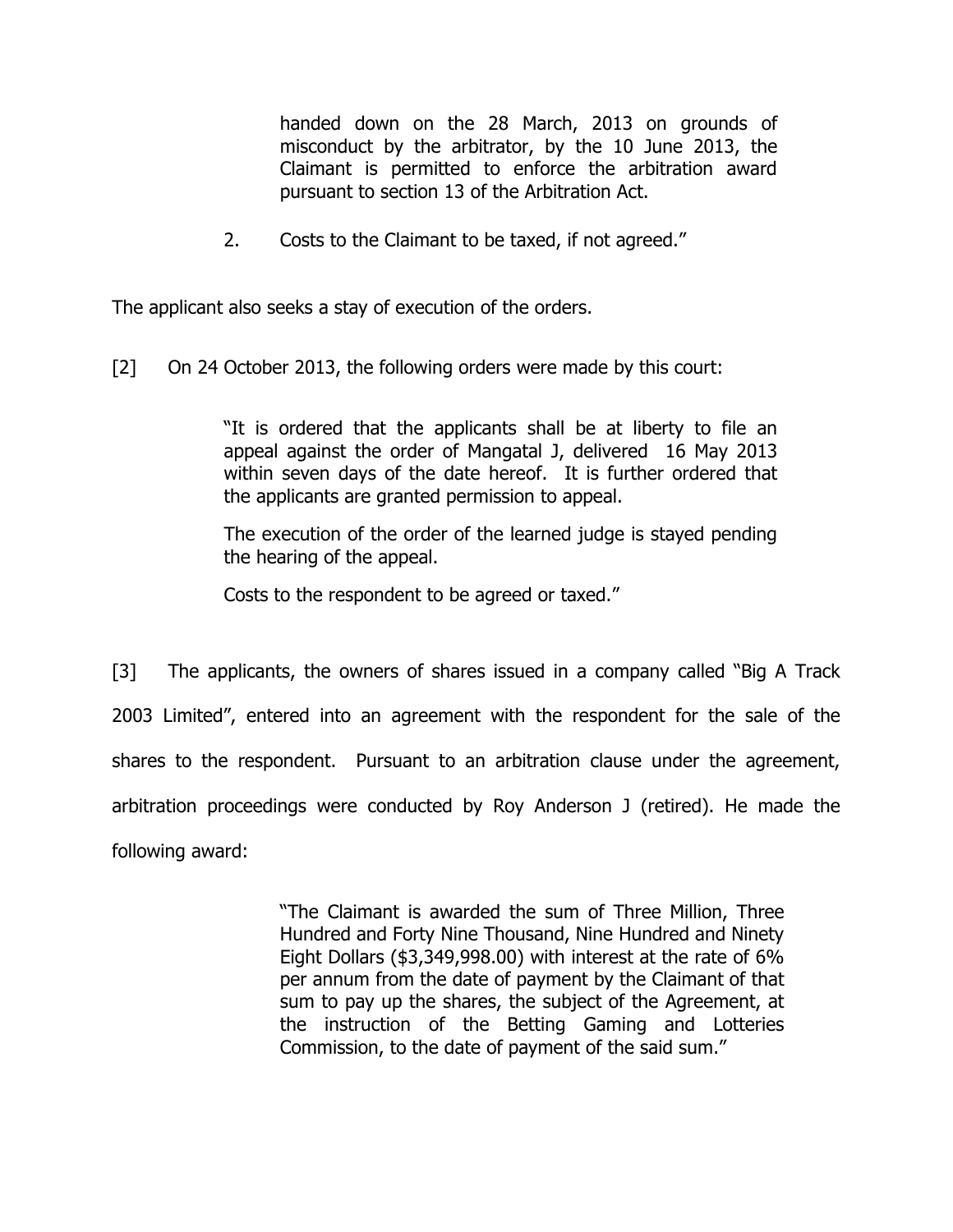[4] The applicants failed to pay the sum awarded. As a consequence, the respondent, by a fixed date claim form, initiated proceedings to enforce the arbitral award. The fixed date claim form was supported by an affidavit of Mr Brian George, the president and chief executive officer of the respondent. Paragraphs 4 to 14 of his affidavit state as follows:

> "4. The First and Second Defendants both of 2 Edgecombe Avenue, Kingston 6 were on the 31 day of July, 2008 the owners of all the issued shares in BIG A Track 2003 Limited, a company duly registered under the Companies Act of Jamaica and having a purported authorized share capital of 3,350,000 shares.

> 5. The Claimant and the Defendants entered into an Agreement for Sale of Shares dated the  $17<sup>th</sup>$  day of July 2008 (hereinafter referred to as 'The Agreement').

6. Pursuant to clause 11 of the agreement:

If any dispute or difference shall arise between the parties hereto touching anything herein contained the same shall be referred to the award of a single Arbitrator appointed by the President of the Jamaican Bar Association. Either party can make an ex-parte application to the President for the appointment of an Arbitrator and the decision of the Arbitrator shall be binding on both parties.

7. The Claimant and the Defendants both agreed that the arbitrator should be the Honourable Mr. Justice Roy Anderson (retired). Exhibited hereto marked 'BG 1' for identification is a joint letter dated 16 October, 2012 to the President of the Jamaica [sic] Bar Association asking him to confirm the arbitrator's appointment.

8. By letter dated 23 October, 2013 the President of the Jamaica [sic] Bar Association confirmed the Honourable Mr. Justice Roy Anderson's (retired) appointment as arbitrator. Exhibited hereto marked 'BG 2' is a copy of the said letter.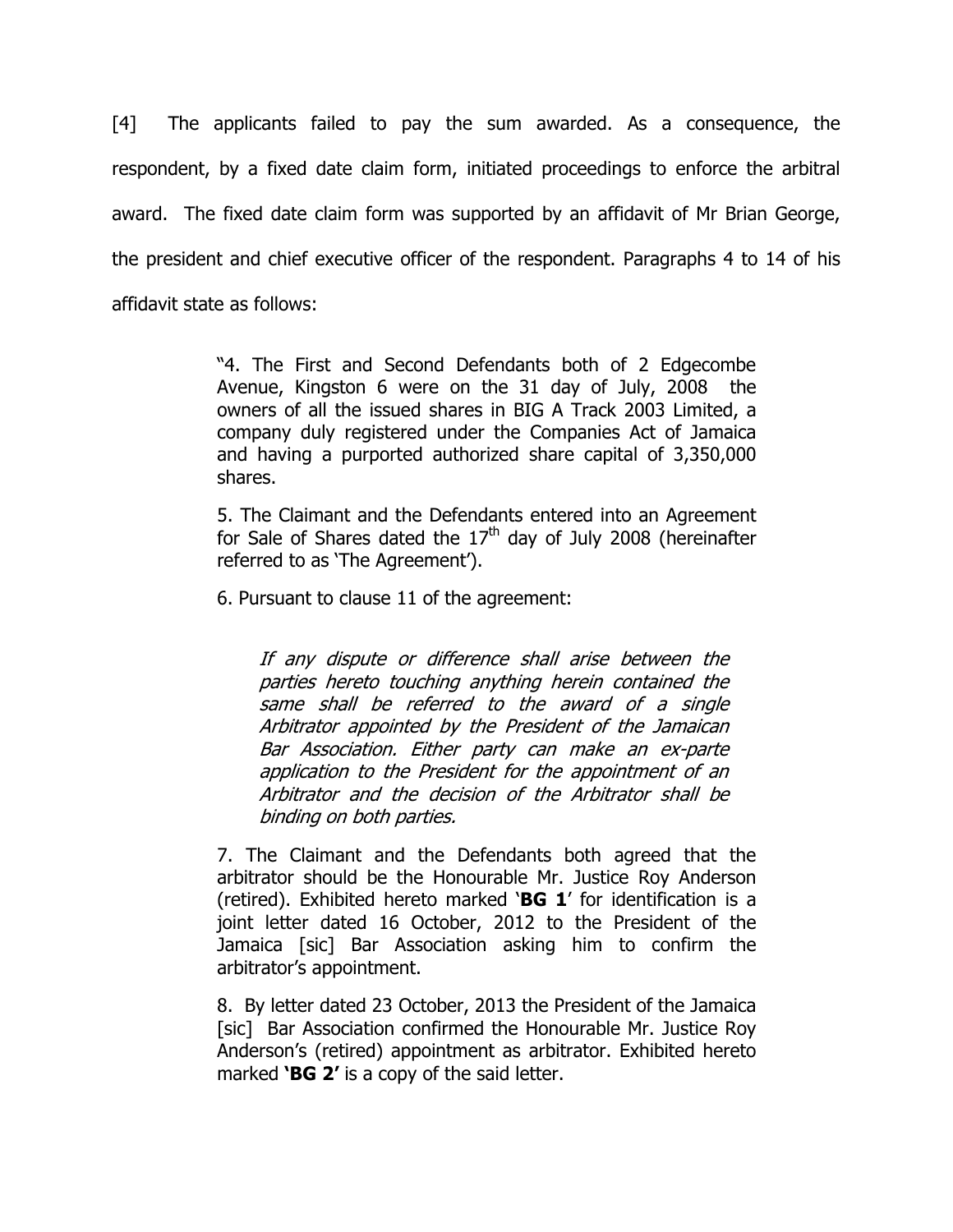9. The preliminary hearing was held on the 16 October, 2012 at which time Orders were made for the conduct of the arbitration. Exhibited hereto marked 'BG 3' for identification is a copy of the Orders made at preliminary hearing.

10. The terms of Reference for the Arbitrator were agreed by the parties on the 18 October, 2012. Exhibited hereto marked 'BG 4" for identification is a copy of the terms of reference.

11. The arbitration hearing was held on the 21 February, 2013.

12. That on the 28 day of March, 2013 the arbitrator handed down his ruling.

13. I have been advised by the Claimant's attorneys-at-law John G. Graham & Company and do verily believe that the entire arbitral award remains outstanding.

14. As at the 5 April, 2013 the amount outstanding was of [sic] \$4,149,585.36 arrived at as follows:-

'14 April, 2009 the sum of \$3,349,998.00 injected \$3,349,998.00 in to Big "A" Track 2003 Ltd to Capitalise Shares

Interest at the rate of 6% per annum or  $$550.68$   $$799,587.36$ per day on the sum of \$3,349,998.00 from the 14 April, 2009 to the 5<sup>th</sup> April 2013.

### Total \$4,149,585.36

Interest continues to accrue at the rate of \$505.68 per day from the 6 April, 2013."

The arbitration award was not exhibited to his affidavit.

[5] On 26 April 2013, the applicants filed an anciliary claim in which they sought to

set aside the award on the ground of misconduct on the part of the arbitrator.

[6] The orders of 16 May 2013 were made at the first hearing of the claim. On 17

May 2013, an application was made by the applicants for leave to appeal which was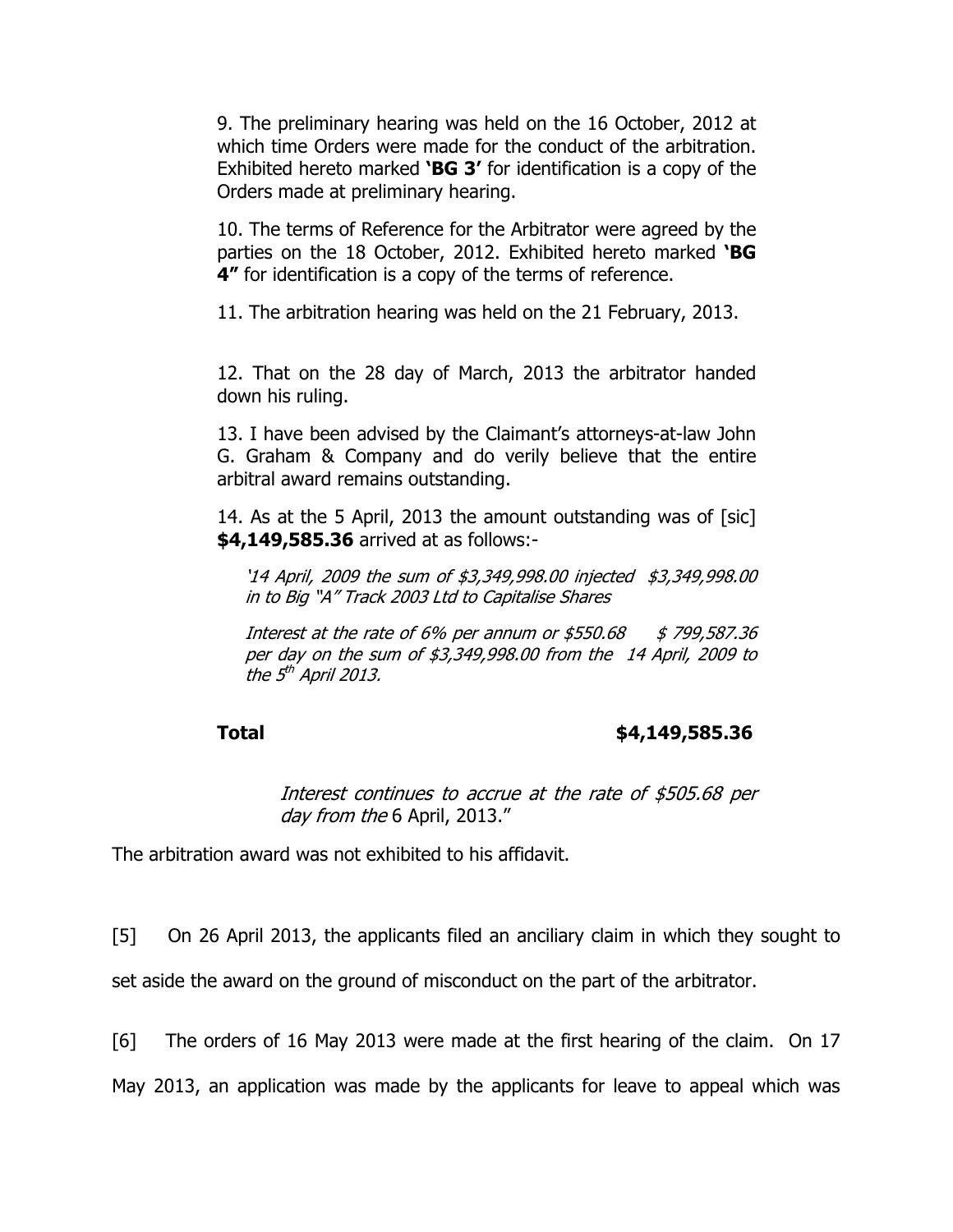refused by the learned judge on 30 May 2013. The refusal of the leave prompted the applicants to file, in the Court of Appeal on 31 May 2013, an application for leave to appeal and for an extension of time.

### Applicants's Submissions

[7] Miss Reynolds submitted that the learned judge erred, in that, she dealt with the claim summarily, at the first hearing, despite the respondent's failure to have exhibited the arbitration award. This, she contended, was a fundamental flaw. After making reference to rule 43.10 of the Civil Procedure Rules (CPR), counsel argued that the use of the word "must" in rule 43.10(5) is of significance as it clearly means that the word is mandatory, as, in rule 43.10(3) the court is afforded a discretion whether an application to enforce an award can be made with or without notice.

 [8] Counsel further alluded to rule 29.1 of the CPR, which speaks to the court's power to control evidence and the general rule of 29.2, which provides that facts should be proved by oral evidence given in public, or by affidavit, and submitted that the learned judge ought to have adhered to rule 29.2 as there was no provision in rule 29.2 which would have operated as an exception to the general provision. Further, she submitted, as required by rule 30.5(1), any document to be used with an affidavit must be exhibited to it. The award, having not been exhibited to the respondent's affidavit, a copy of it, which was handed to the learned judge during the proceedings to rectify the fundamental flaw, could not have been utilised by the learned judge in enforcing the award, she submitted. The enforcement of the award by the reception of the copy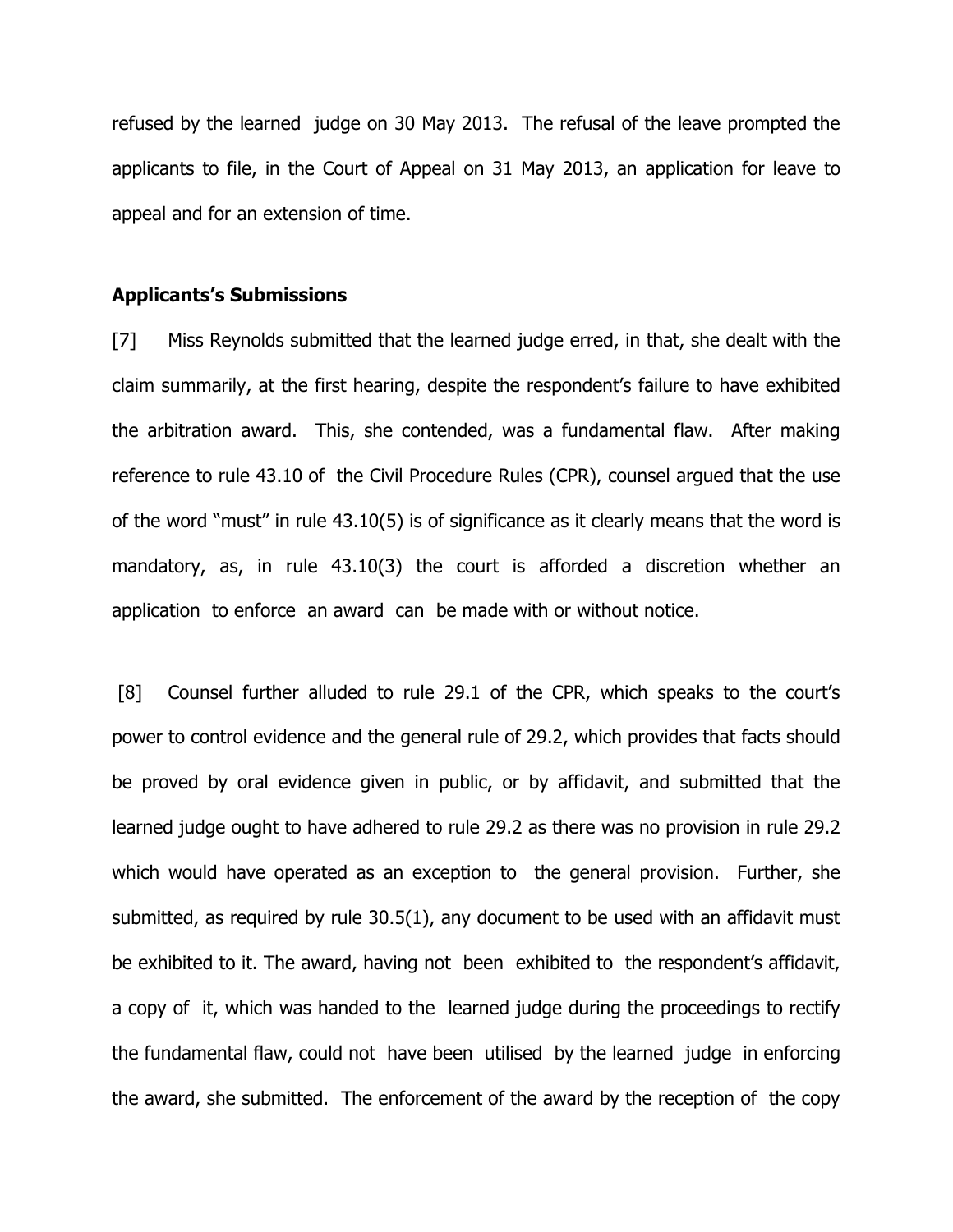given to the learned judge, she argued, amounted to her "pursuing an independent inquiry" as no evidence had been placed before her in support of the enforcement.

[9] Notwithstanding that under rule 27.2(8) the court may deal with a matter summarily and the learned judge had stated that the claim lent "itself to summary treatment by the court pursuant to rule 27.2(8) of the CPR because of the nature of an arbitration award", a notice must be given that the application for summary judgment would have been made summarily and in the interests of justice a notice ought to have been given prior to a hearing so that proper consideration could be given by the court as to the prospect of success of a defence, she argued. Evidence would have had to be led as to why there is no real prospect of success of the defence, if any, she submitted. Further, she argued, the learned judge ought to have given the reasons for finding that the defence or the application to set aside the award made by way of ancillary claim "was a weak one". Although conceding that the applicants' application to set aside the award ought to have been by way of an application for court orders, counsel submitted that the indication to do so was manifest and the learned judge ought to have been mindful of this.

### Respondent's submissions

[10] After referring to: section 11(e) of the Judicature (Appellate Jurisdiction) Act which provides that an appeal shall not lie in the absence of leave of the judge of the court below or the Court of Appeal; and rules 1.8(1) and 1.8(2) of the Court of Appeal Rules (CAR); Mr Graham submitted that the application for leave to appeal was made in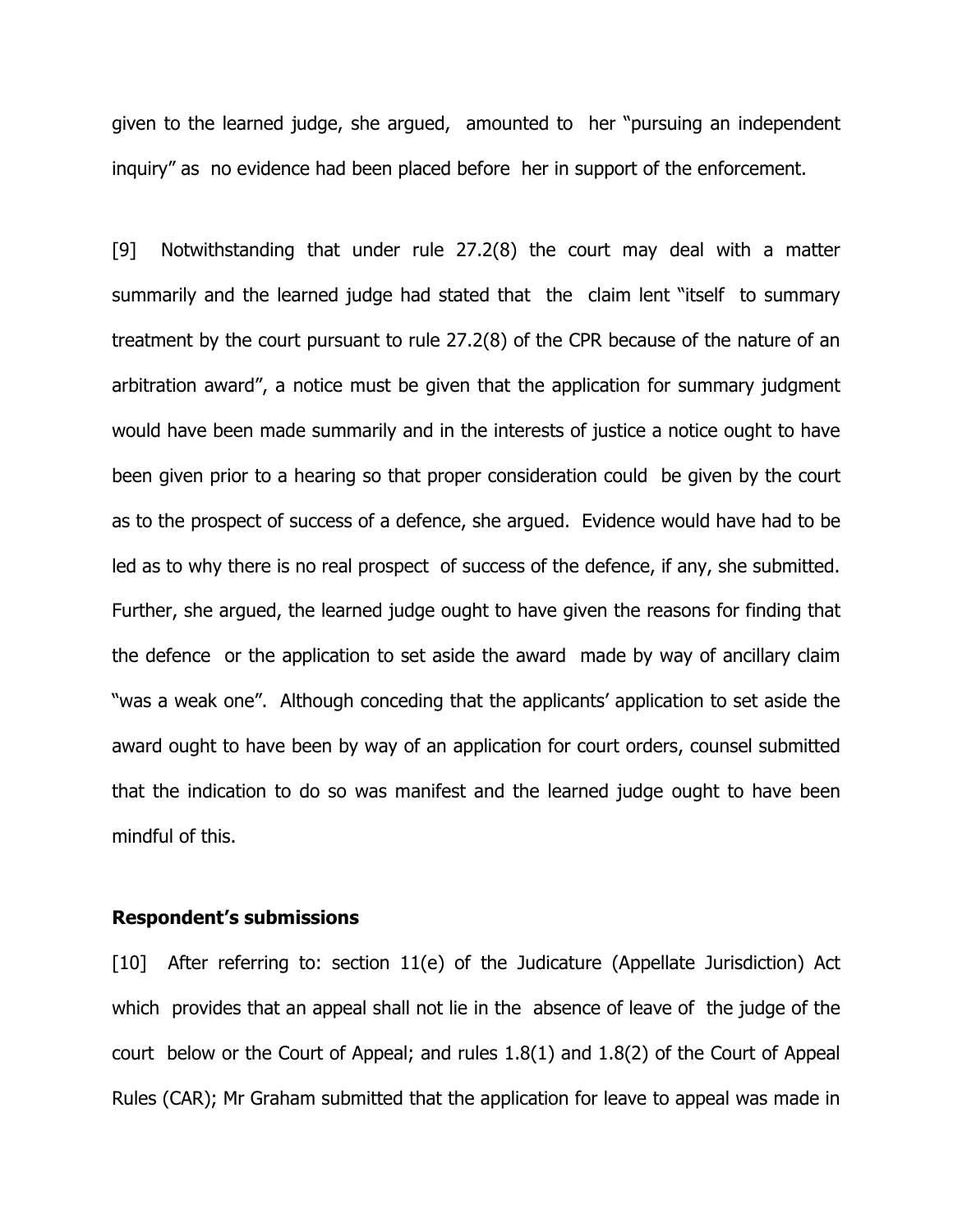time in the court below but in the Court of Appeal, it was made outside of the time prescribed by the CAR. He further made reference to **Haddad v Silvera** SCCA No 31/2003, Motion No  $1/2007$  delivered on 31 July 2007 and **Saddler v Saddler** consolidated with **Hoilett v Hoilett et al**  $[2013]$  JMCA Civ 11, in which guidelines have been outlined for the court's consideration in extending time and went on to rely on the following dictum of Smith JA in Haddad v Silvera in which, at page 13, Smith JA said:

> "As the successful party is entitled to the fruits of his judgment the party aggrieved must act promptly."

[11] Citing Evanscourt Estate Company Ltd v National Commercial Bank SCCA No 109/2007 Application No 166/2007, delivered 26 September 2008, counsel argued that, in that case, this court had to give consideration to the question of an enlargement of time to appeal in which an oral application for leave to appeal had not been made in the court below and at the time the matter came before this court, leave had been refused by the court below and the time limited for making the application had expired and therefore, in this case, the applicants ought to have made a prompt application in seeking leave to appeal. Counsel went on to submit that the applicants should have made their application to this court on or before 30 May 2013, which, could have been made orally pursuant to rule 1.8(3) of the CAR and they have not advanced any reason for not doing so. It was also his submission that the parties agreed to submit to arbitration and ought to be bound by the award. The applicants have filed no defence to the claim but filed an ancillary claim alleging misconduct by the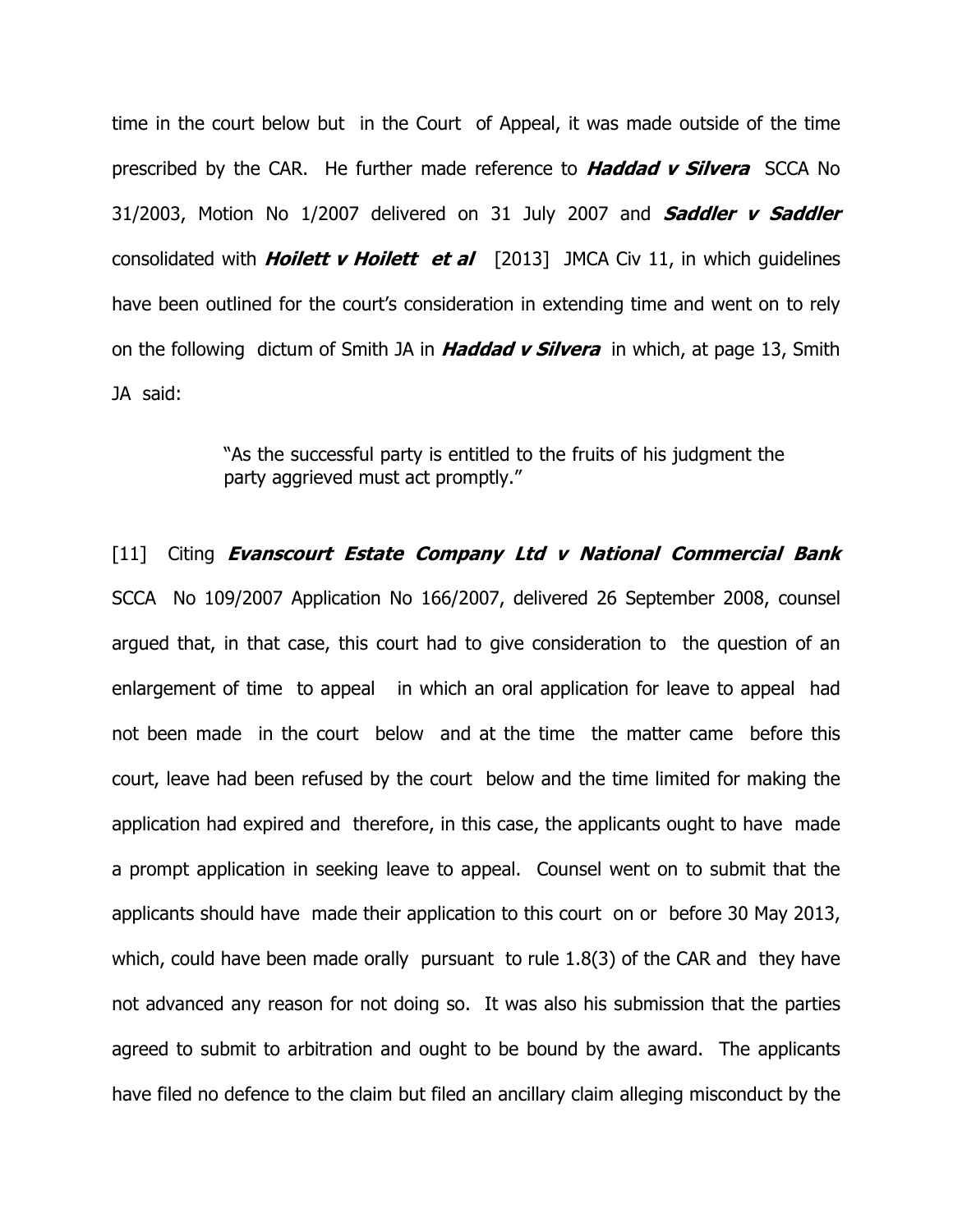arbitrator in which they have acknowledged that the facts outlined in paragraphs 4 to 14 of the respondent's affidavit are true. The entire award is outstanding, the ancillary claim discloses no cause of action against the respondent in respect of any misconduct on the part of the arbitrator, he argued. Counsel also contended that an arbitrator's misconduct cannot be pleaded as a defence to an action for the enforcement of an award and cited Birtley District Cooperative Society Ltd v Windy Nook & **District Industrial Co-operative Society Ltd** [1959] 1 All ER 43 to support this submission. Further, he submitted, the arbitrator ought to be the defendant in the ancillary claim.

## The law

[12] Rule 1.8(1) of the CAR states as follows:

"Where an appeal may be made only with the permission of the court below or the court, a party wishing to appeal must apply for permission within 14 days of the order against which permission to appeal is sought."

Rule 1.8(2) of the CAR provides as follows:

"Where the application for permission may be made to either court the application must first be made to the court below."

Rule 1.8(3) of the CAR reads:

"An application to the court below may be made orally but otherwise the application for permission to appeal must be made in writing and set out concisely the grounds of the proposed appeal."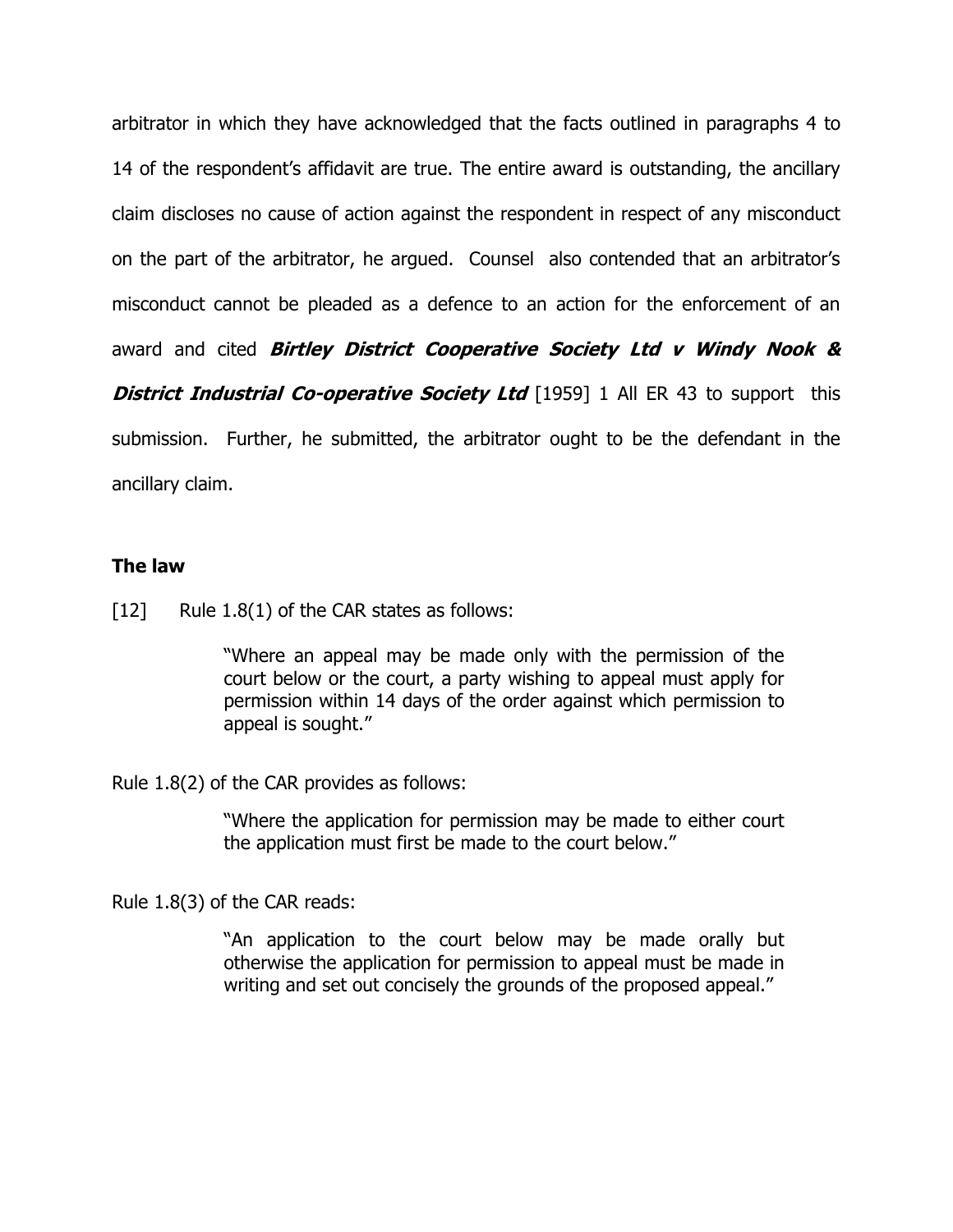Rule 1.8(9) of the CAR reads:

"The general rule is that permission to appeal in civil cases will only be given if the court or the court below considers that an appeal will have a real chance of success."

Rule 27.2(8) of the CPR states:

"The court may, however, treat the first hearing as the trial of the claim, if it is not defended or the court considers that the claim can be dealt with summarily."

Rule 43.10(3) and (5) of the CPR provides as follows:

- (3) The general rule is that an application -
- (a) for permission to enforce an award; or
- (c) to register an award; may be made without notice but must be supported by evidence on affidavit.
- (4) The general rule does not apply where a rule or statutory provision requires notice to be given.
- (5) The applicant must  $-$
- (a) exhibit to the affidavit the award or a copy of it;
- (b) if the award is for the payment of money, certify the amount remaining due to the applicant; and
- (c) give an address for service on the person against whom the applicant seeks to enforce the award."

Rule 30.5(1) of the CPR states:

"Any document to be used in conjunction with an affidavit must be exhibited to it."

# Analysis

[13] Although neither the CAR nor the CPR outlines the procedure to be adopted in

making a determination on an application for an extension of time, there are authorities

of this court from which guidance can be sought in extending the time to appeal.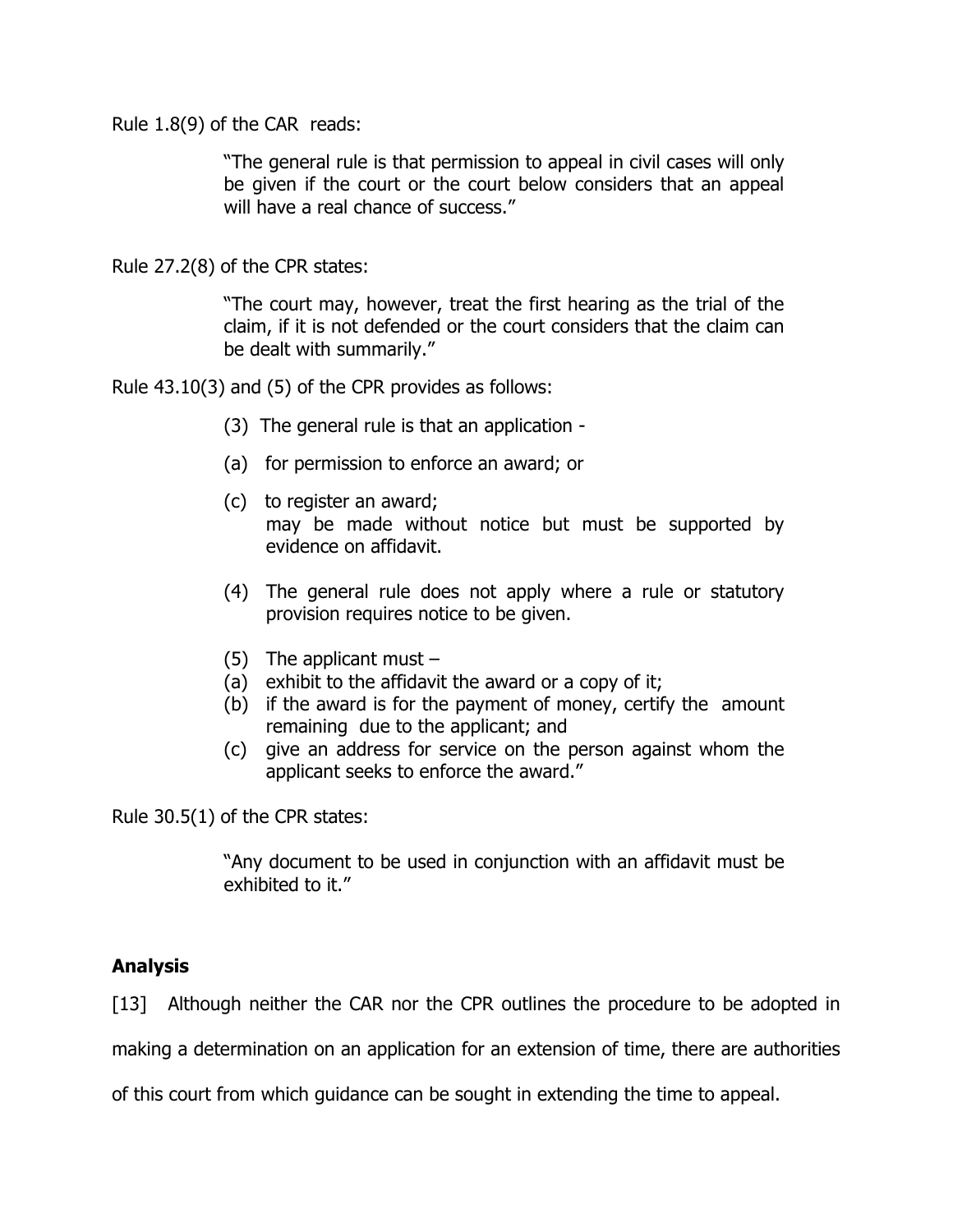[14] In **Strachan v The Gleaner Company Ltd and Stokes**, Motion No 12/1999 delivered on 6 December 1999, Panton JA, (as he then was), speaking to the approach by which the court ought to be guided in giving consideration to an application for permission to appeal out of time, said at page 20:

- "(1). Rules of court providing a time-table for the conduct of litigation must prima facie, be obeyed.
- (2) Where there has been a non-compliance with a time-table the Court has a discretion to extend time.
- (3) In exercising its discretion the court will consider
	- i the length of the delay;
	- ii the reasons for the delay;
	- iii whether there is an arguable case for an appeal and;
	- iv the degree of prejudice to the other parties if time is extended.
- 4. Notwithstanding the absence of a good reason for [the] delay, the Court is not bound to reject an application for extension of time as the overriding principle is that justice has to be done."

[15] In **Flickenger v David Preble & Anor** [2013] JMCA App 1, Brooks JA,

treating with the matter of an extension of time to appeal, distilled the principles

outlined in **Haddad v Silvera** in the following terms:

- "a. in the absence of specific provisions in the rules, the court, in exercising its discretion should do so in accordance with the overriding objective;
- b. generally speaking, the rules of the court must be obeyed and litigants and their legal representative ignore the rules at their peril;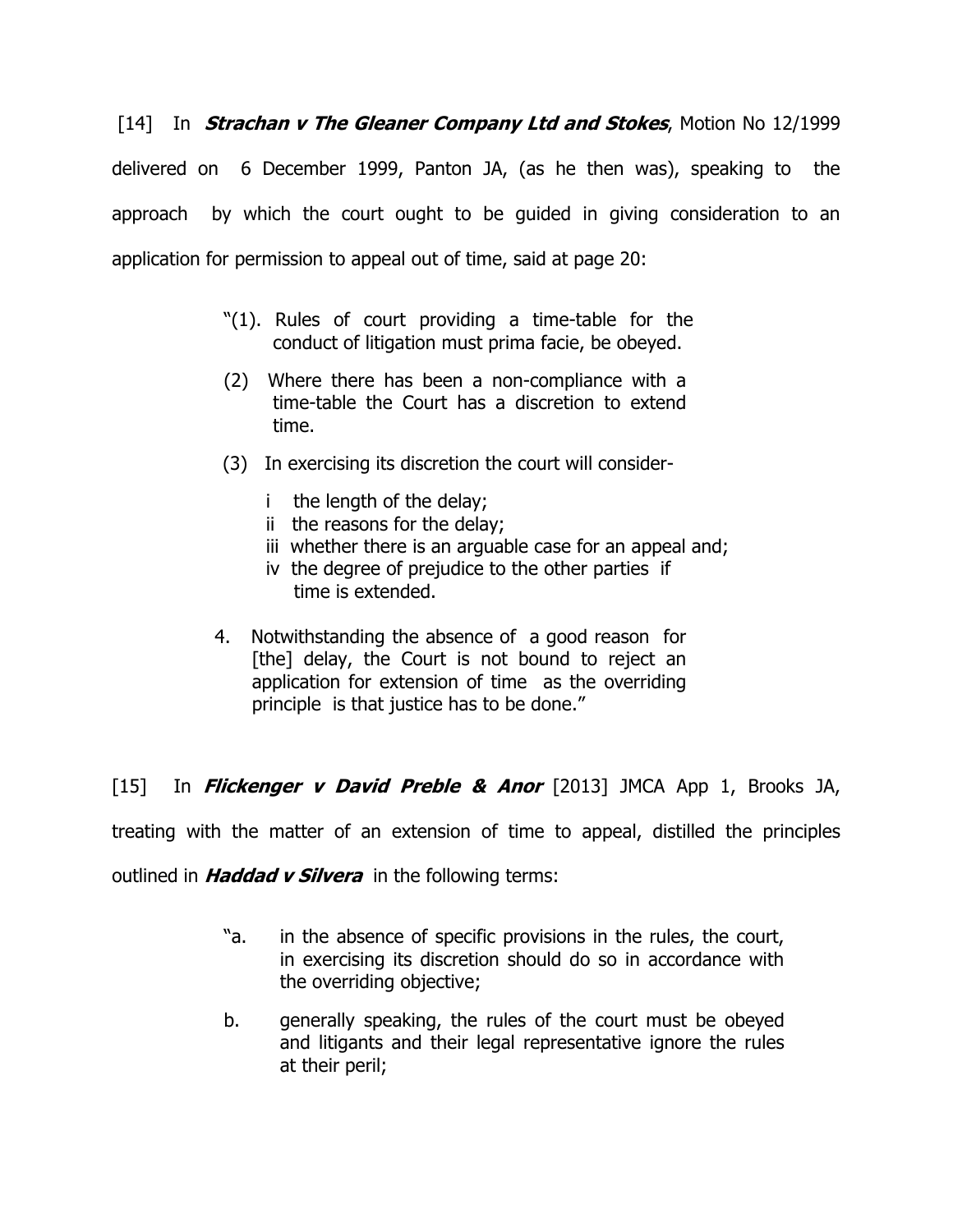- c. a successful party is entitled to the fruits of its judgment and so the party aggrieved by that judgement must act promptly in pursuing its appeal;
- d. the interests of the parties and the public in certainty and finality of legal proceedings, make the court more strict about time limits on appeals;
- e. in order to justify the court extending the time limited for carrying out a procedural step in the appellate process, there must be some material on which the court can exercise its discretion;
- f. normally, if no excuse is offered for the default, no indulgence should be granted;
- g. an indulgence may be granted even if the excuse does not amount to a good reason but generally speaking, the weaker the reason the more likely the court will be to refuse to grant the extension of time;
- h. the application should address the length of the delay, the reason for the delay, the merits of the appeal and the likely prejudice, or absence thereof, to the respective parties;
- i. strict guidelines as to the consideration of these applications should be avoided."

[16] As can readily be perceived, in considering an application for an extension of time, while endeavouring to do justice to the parties, four basic issues must be taken into account, namely: the length of the delay; the reason for the delay; the merits of the case; and any prejudice which may be occasioned to the other party, if time is extended.

[17] The length of the delay and the reason therefor will first be addressed. These will be considered simultaneously. The "unless order" was made on 16 May 2013. An application for leave to appeal was made to the court below on 17 May 2013. It was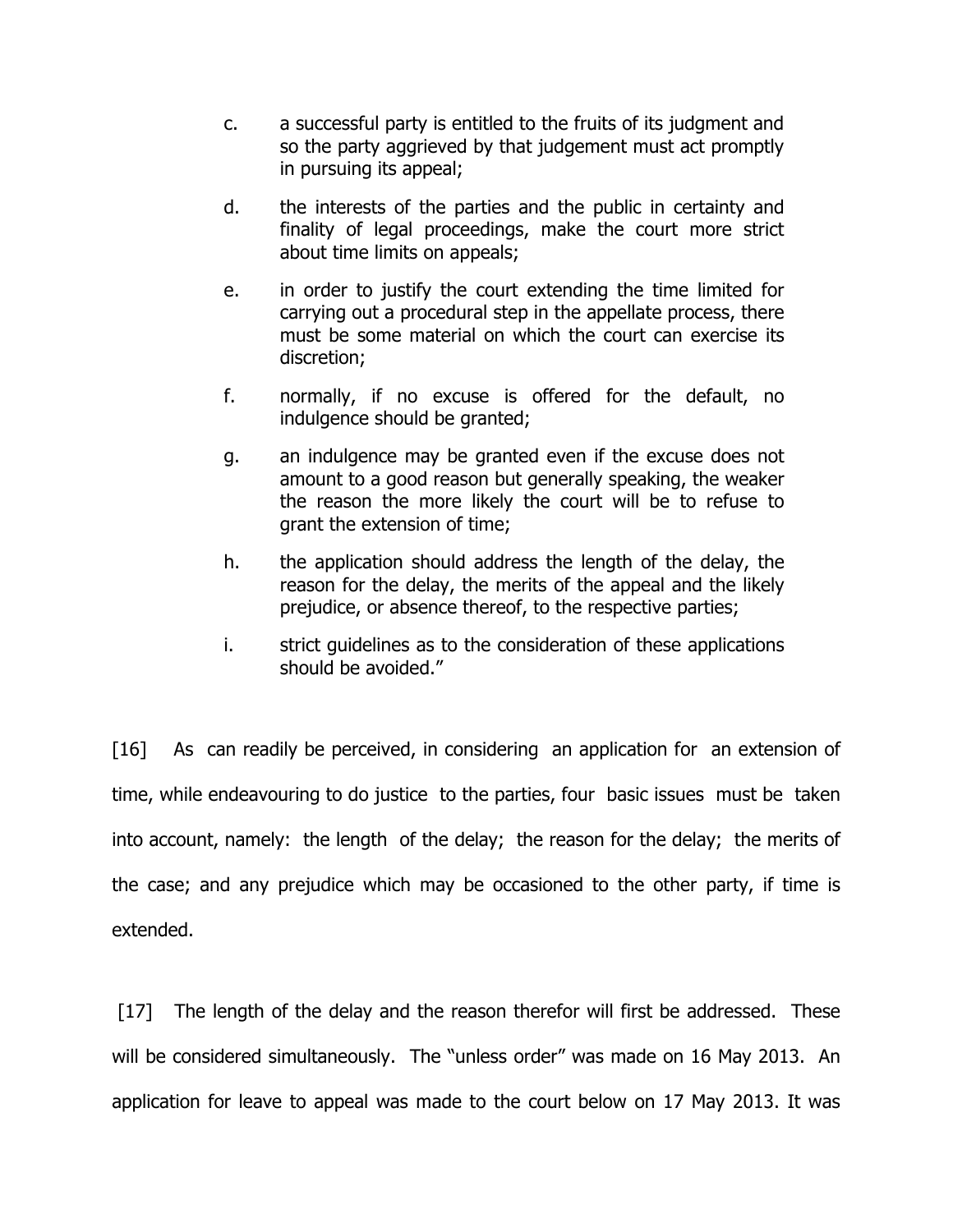refused on 30 May 2013. The application for leave to appeal and for the extension of time to appeal to this court was made on 31 May 2013. As prescribed by rule 1.8(1) of the CAR, the application to this court ought to have been made within 14 days of the date of the unless order. The applicants were at liberty to file their application to this court up to 30 May 2013 but failed to have done so. The application to this court was one day late, it having been made on 31 May 2013, which obviously cannot be regarded as inordinate.

[18] It is perfectly true, as Mr Graham submitted, that an oral application for leave to appeal could have been made on 16 May 2013, when the matter was heard in the court below. In **Evanscourt**, an application to obtain permission to appeal from the court below was unsuccessful. Although, in that case, reference was made to the fact that the applicant should have made an oral application for leave to appeal in the court below prior to the expiration of the time for appealing to the Court of Appeal, this court granted an extension of time to appeal and permission to appeal, notwithstanding that the application to the court was made outside of the prescribed time.

[19] Although rule 1.8(3) of the CAR makes provision for an oral application for permission to appeal to be made in the court below, an oral request for a hearing in that court is not a bar to this court giving favourable consideration to an enlargement of time if the circumstances so warrant. Further, it is important to bear in mind the principle that an appeal is a separate and distinct process from the initial proceedings. Therefore, the applicants' instructions to their attorneys would have been a prerequisite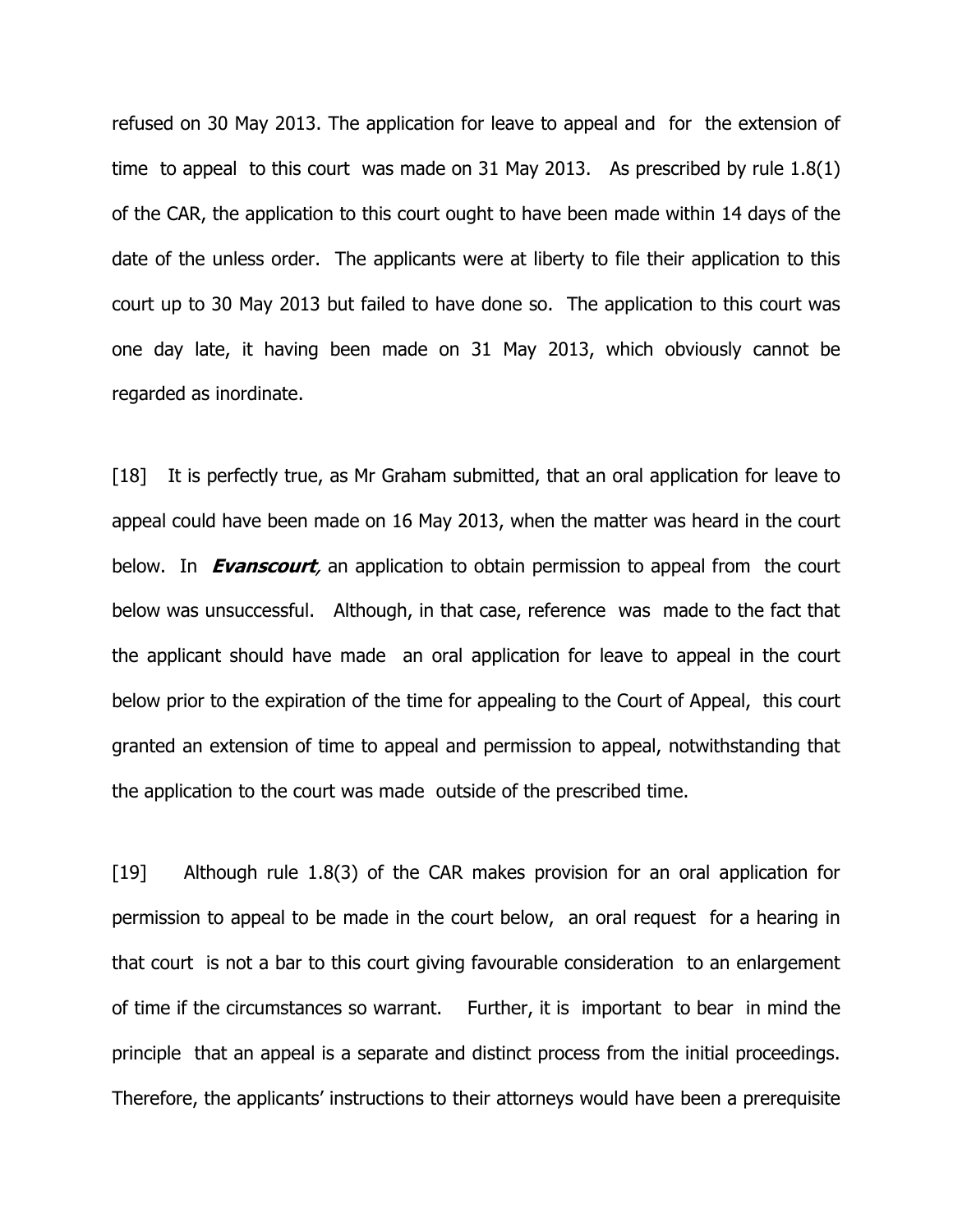to the lodging of an appeal. The record does not show that the applicants were present in Chambers on 16 May 2013, to have given instructions to their attorneys to make an oral application for permission to file an appeal. In such circumstances, the application for leave to appeal would have had to abide the necessary instructions from the applicants to their attorneys. The fact that the application to this court was made on 31 May 2013, is excusable.

[20] No reason has been given for the delay. However, in our judgment, the circumstances of this case are exceptional, in that, although the applicants had made their application in the court below within the prescribed time, the application to the appellate court was one day late. The delay is merely a day. The call, on the interests of justice, to forego an explanation for the delay, is compelling.

[21] The question of the merits of the appeal will now be addressed. The affidavit of Brian George outlined the facts on which the respondent sought to rely in order to enforce the award and although mention was made to the award, it was not exhibited. Miss Reynolds submitted that the learned judge, in considering the matter, was under a duty to apply the general rule for hearings specified in rule 43.10(5) of the CPR as the exception in rule 43.10(4) to the general rule is inapplicable.

[22] The learned judge, dealt with the matter summarily. She said:

"An arbitration award is binding on parties unless successfully challenged. The avenues for challenge are very limited. An arbitration award is inherently enforceable.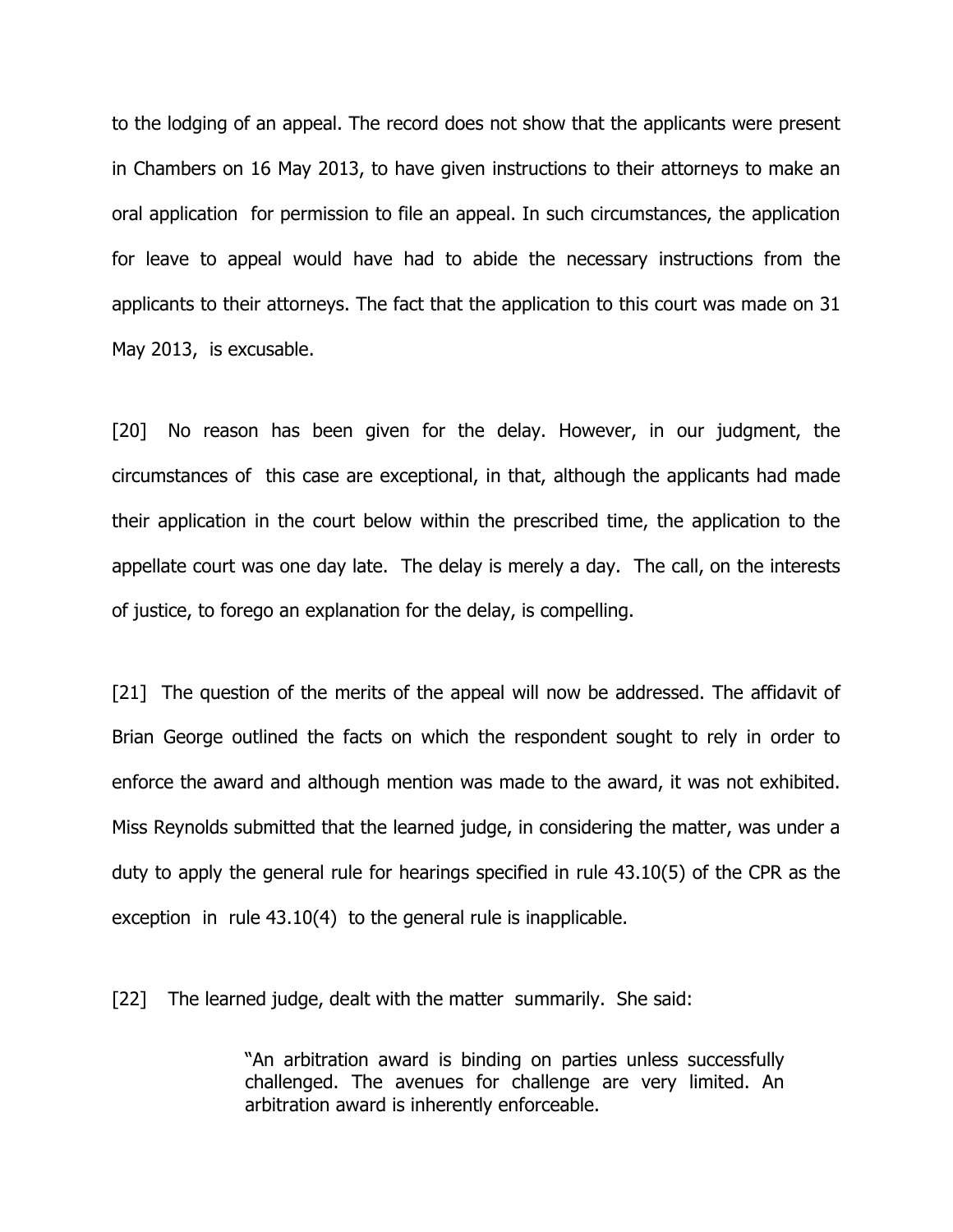The Defendants in an action on an award plead as a defence, misconduct or irregularity on the part of the arbitrator. This was what Mr. Graham submitted. The proper course if these grounds exist is to have the award set aside :see Russell on Arbitration,  $19<sup>th</sup>$  edition, Chapter 20 pages 393-394.

It therefore seems to me that the Defendants have an uphill battle in contesting the Claimant's application, in addition, an application/claim to set aside the award on grounds of misconduct has been filed as an ancillary claim but does not appear to be properly constituted as the arbitrator is not named as a party. In addition, whilst I cannot at this stage say what the likelihood of success of an application to set aside on grounds of misconduct would be, it does seem to me that this claim, on the basis of what is in the Ancillary Claim is a weak one.

 Accordingly, this is a claim that in my view lend itself to summary treatment by the court pursuant to rule 27.2 (8) of the Civil Procedure Rules because of the nature of an arbitration award. The fact that the Claimant had seemingly through inadvertence not exhibited the arbitration award, does not to my mind affect that view. However, I intend to extract an undertaking from counsel for the Claimant to prepare, file and serve by 10.00 a.m. on the  $17<sup>th</sup>$  May, 2013 a supplemental Affidavit exhibiting a copy of the arbitration award so kindly made available to the court by counsel for the Defendants."

[23] Rule  $43.10(5)(a)$ , (b) and (c) of the CPR outlines the conditions to which an applicant must adhere in seeking permission to enforce an award. In this rule, the use of the word "must" imposes a duty on an applicant to satisfy the conditions laid down therein. In contrast, the provisions of rule 43.10(3) afford the applicant a discretion in the making of an application for the enforcement of an arbitral award. The question now arising is what is the meaning of the word "must" within the context of rule 43.10(5). Significantly, in seeking to enforce an arbitral award, rule 43.10(5) does not speak to a discretion. The main concern in this case is rule 43.10(5)(a), as rule 43.10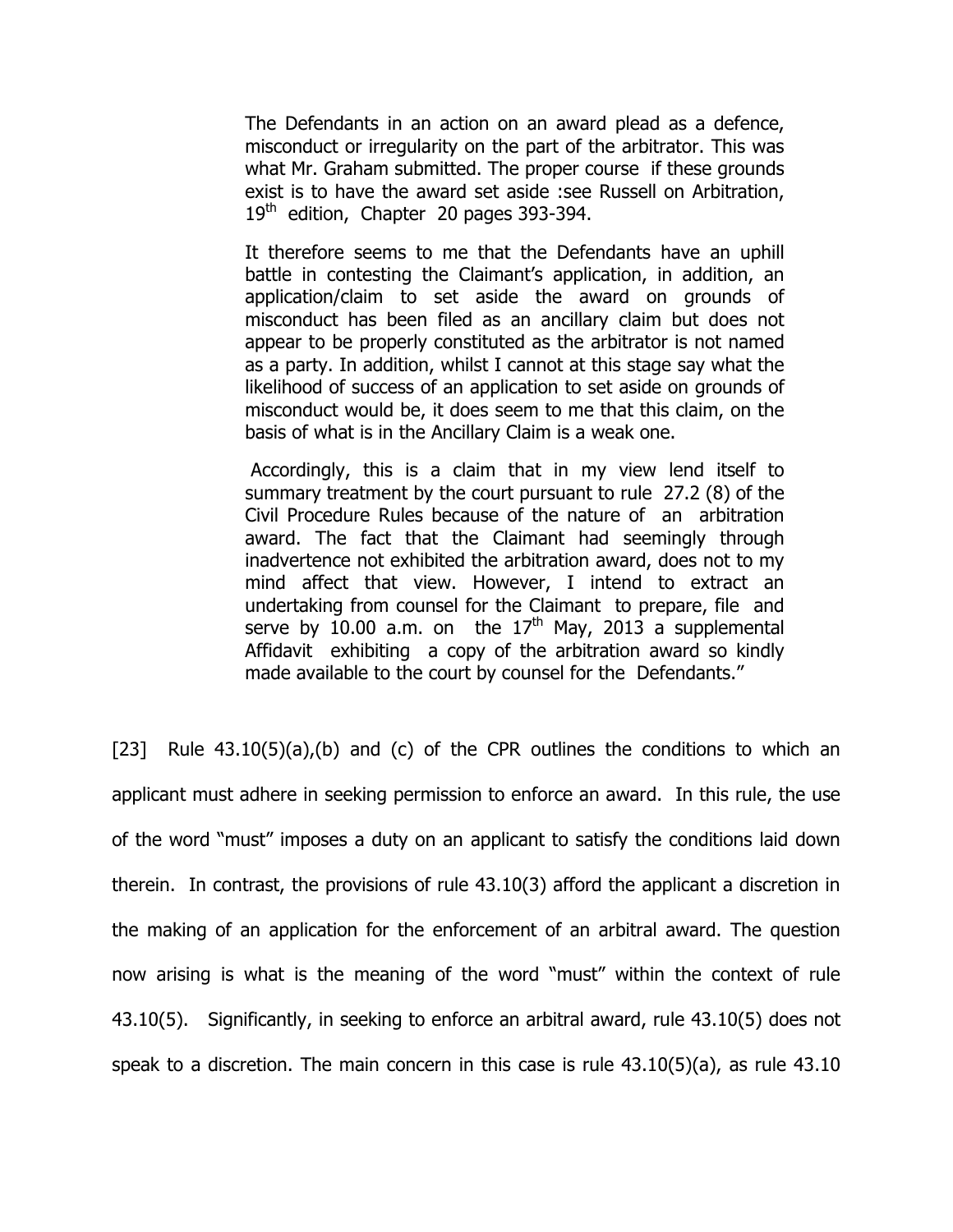(5)(b) and (c) has been complied with. Rule 43.10(5)(a) expressly states that, in an application for the enforcement of an award, the award or a copy of it "must" be exhibited to an affidavit. It is important to bear in mind the settled principle that a distinction exists between the construction to be placed on the provision of a rule which is mandatory and that which is simply directory where the word "must" is used in a particular rule. The question is: in the circumstances of this case whether in construing rule 43.10(5)(a), the word "must" is a vital command, which, if disregarded, will lead to an invalidating result and therefore is mandatory and not directory. It could be argued that in the enforcement of an arbitral award, it would have been the intention of the framers of the rules that the exhibition of the award or a copy thereof to an affidavit in support of the enforcement is compulsory and if the framers of the rules intended that rule 43.10(5)(a) should be discretionary, they would have so prescribed.

[24] Arguably, the award or a copy thereof, would have been a crucial piece of the evidence and it, having not been exhibited to Mr George's affidavit, was not before the learned judge and she ought not to have made the unless order as it could not be said that the reception of a copy of the award, which had not been exhibited, would have been sufficient to justify disposal of the matter summarily. It has been observed that the award was exhibited to an affidavit filed by Miss Peta-Gaye Manderson, on 17 May 2013. A further question is whether, this could have cured the defect of which the applicants have complained.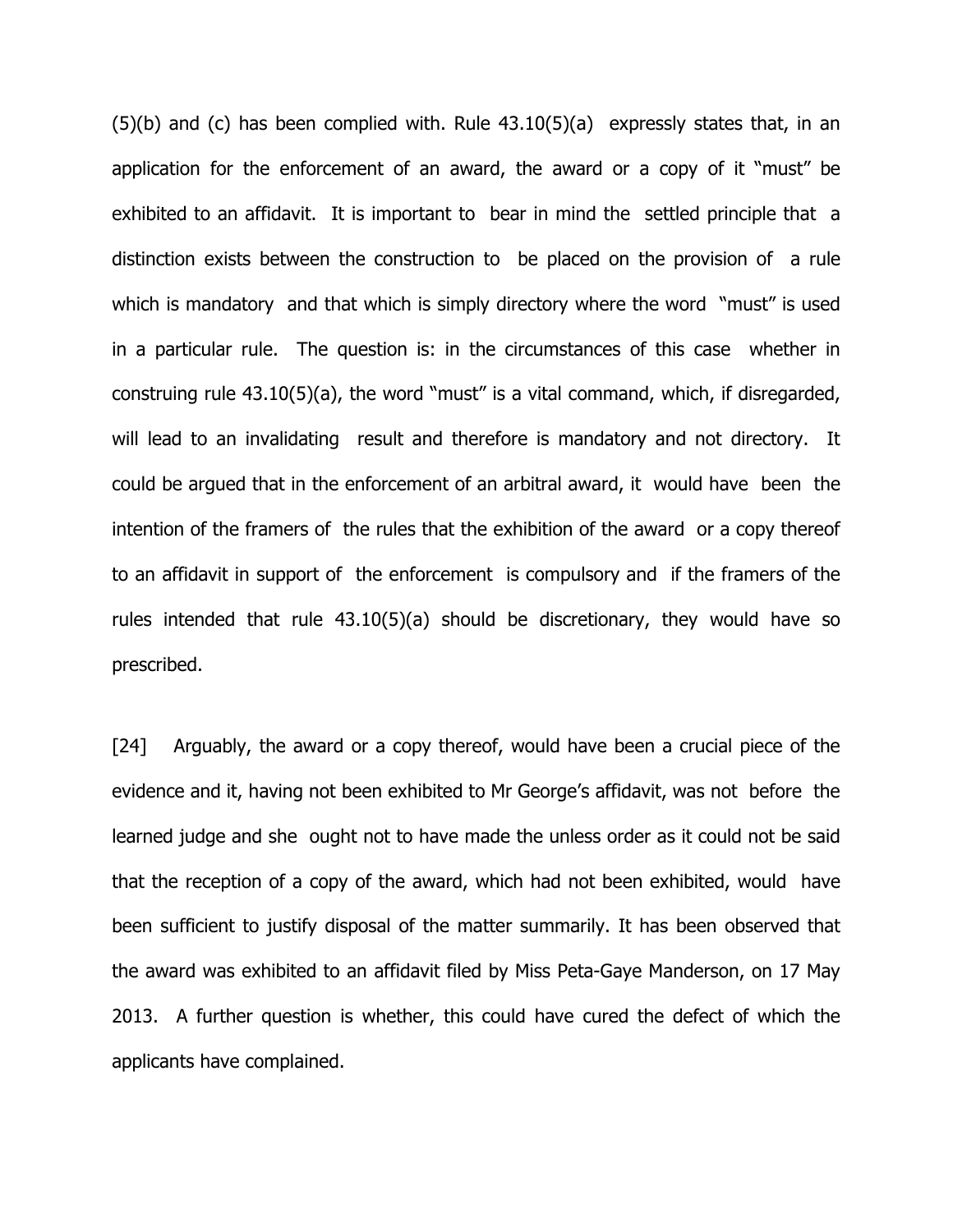[25] At the time of the refusal of the application for leave to appeal the learned judge

said:

" This is an application for permission to appeal the ruling that I made on the 16 May, 2013. In giving permission it is my duty to consider whether the appeal has a real chance of success.

The fundamental position of my ruling was that the Defendants in an action on an award, the Defendants cannot plead misconduct on the part of the arbitrator and the Defendants did not therefore put forward any proper basis of challenge to the arbitration award which I have said is inherently enforceable.

My order was an unless order or a conditional order and it was made on the basis that the plea of misconduct was not a defence and I also stated, [sic] in my view the Ancillary Claim appeared to be a weak one. I have not made an unconditional order to enforce the award. I also have not made a finding or ruling about what must be contained in a properly constituted claim seeking to set aside an award on the ground of misconduct."

[26] Clause 11 of the agreement between the parties states that the decision of the arbitrator shall be binding and section 4(h) of the Arbitration Act provides that an arbitral award is final and binding. However, section 12 of that Act confers on a court the power to set aside an award by reason of the misconduct of an arbitrator. There is a line of cases which shows that an arbitrator's award can be set aside on the ground of misconduct.

[27] Rule 27.2(8) makes provision for a summary hearing where the claim is undefended or where the court is of the view that the claim can be considered summarily. In **Britley**, it was held that misconduct could not be raised as a defence by way of a counterclaim to an action on an arbitration award. Miss Reynolds, although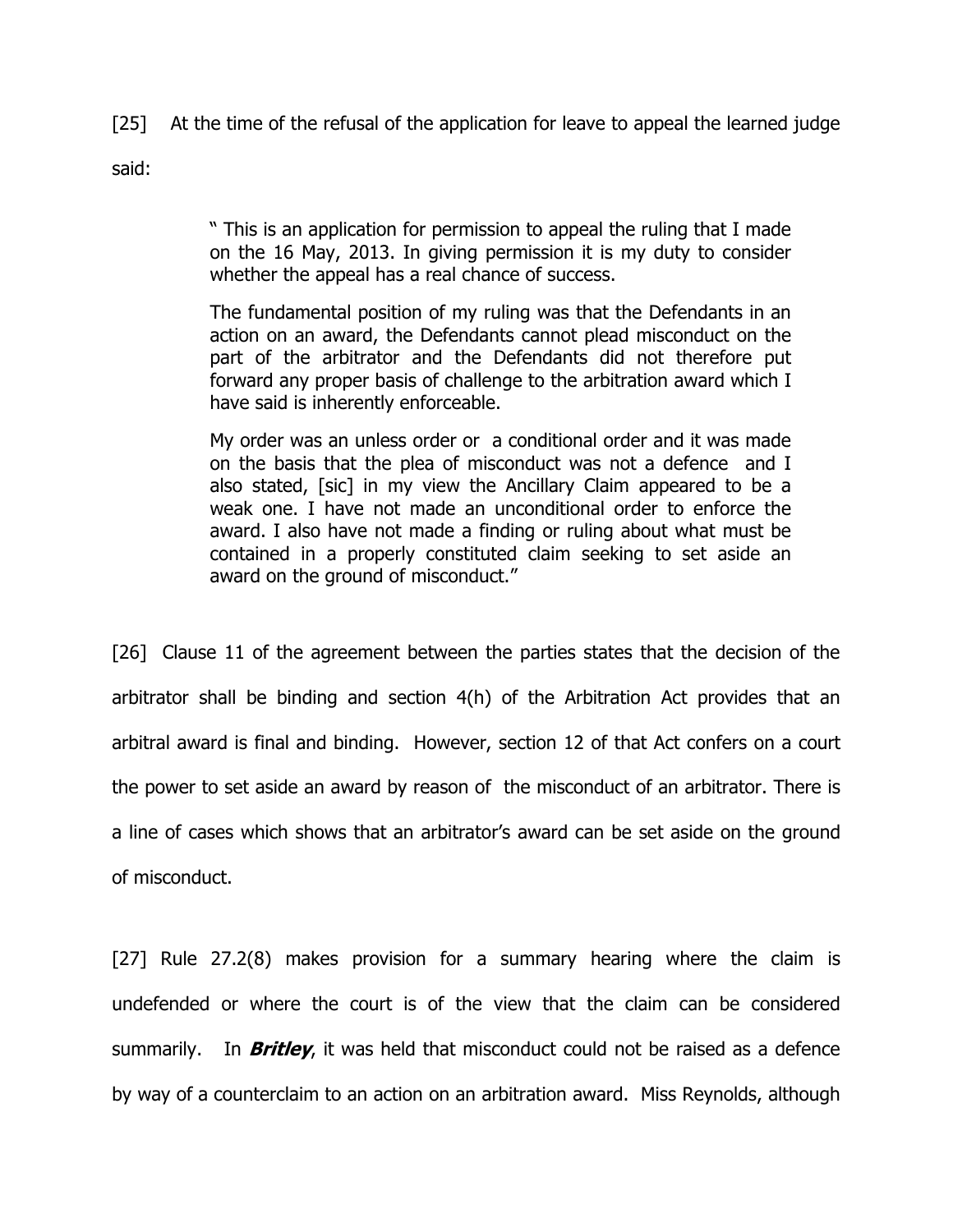conceding that the applicants ought to have made an application to set aside the award instead of filing an ancillary claim, submitted that no evidence had been led by which the learned judge could have made a determination as to the prospects of a defence. The learned judge, having said the ancillary claim was filed as an application to set aside the award, found that: the ancillary claim did not seem to have been properly constituted as the arbitrator was not a named party to the claim; it was weak; and that the applicants had not presented any proper foundation to dispute the award. However, in finding that the ancillary claim was weak, she said that she could not speak to the likelihood of the success of an application to set aside the award for misconduct. The question now arising is whether she had given consideration to the contents of the ancillary claim in arriving at her finding that misconduct of an arbitrator cannot be pleaded in an action in respect of an award despite stating that she could not make a pronouncement as to the chance of success of an application to set aside an award on the basis of misconduct.

[28] In light of all the foregoing, it cannot be said that the applicants do not have an arguable or meritorious appeal. Accordingly, they have a real chance of success on appeal.

[29] Consideration will now be given to the question of prejudice. Ordinarily, the applicants have a right of appeal. This however, must be weighed against the respondent's entitlement to have its award enforced and the right to enjoy the fruits of its judgment. There is a delay in seeking to obtain an extension of time. It cannot be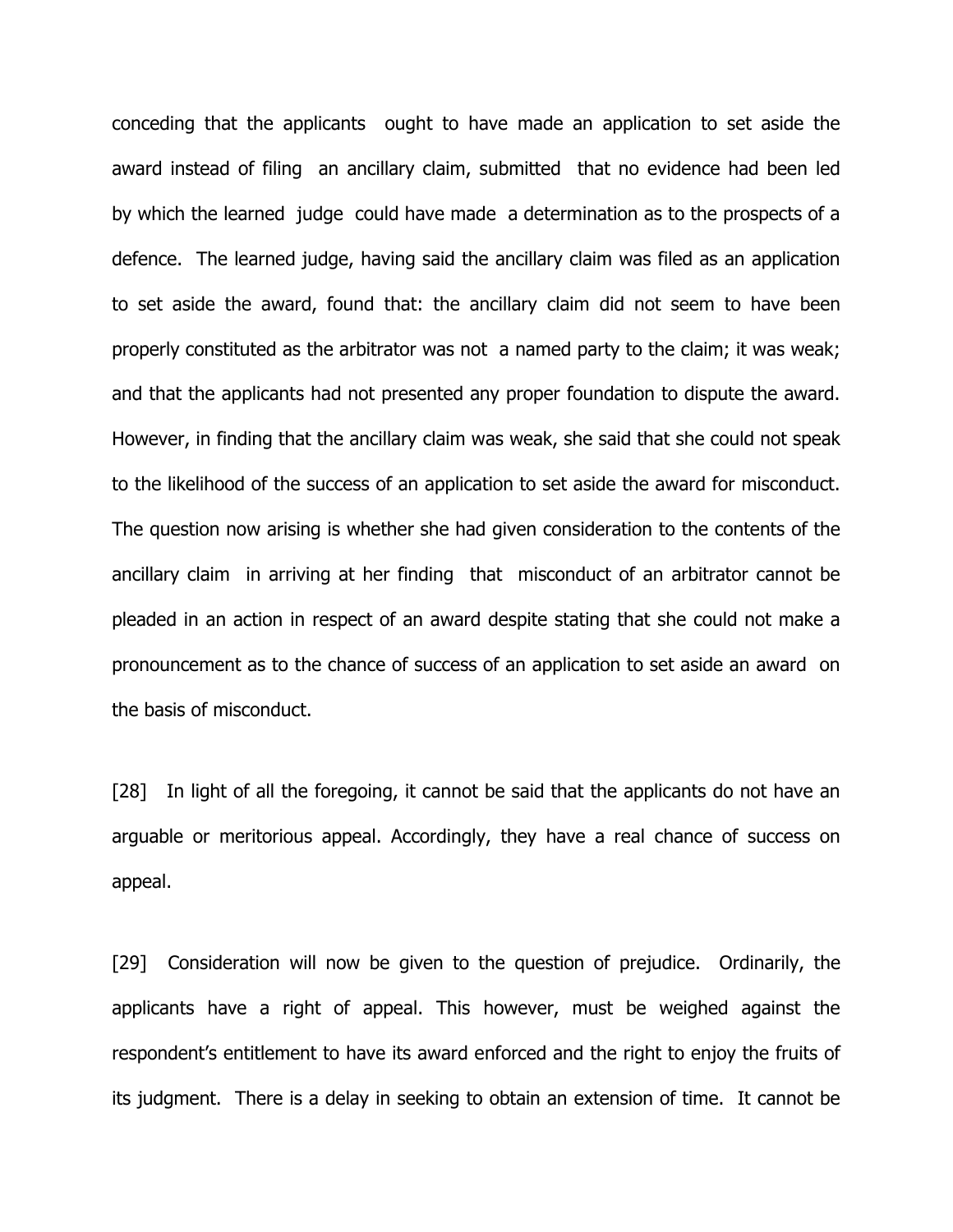disputed that the respondent will encounter some degree of prejudice occasioned by the delay. However, the basic question is whether, in this case, despite the delay, it is fair and reasonable to grant an extension of time. The answer is in the affirmative. Although the respondent will be prevented from enforcing its award, there is nothing to show that it will suffer irremediable loss if the appeal proceeds. The order for costs, which had been made, would satisfy any prejudice which the respondent may have sustained.

[30] The application for a stay of execution of the orders of Mangatal J will now be considered. The court is obliged to ensure that an appeal is not rendered nugatory. In granting or refusing a stay, Lord Clarke, in Hammond Suddard Solicitors v Agrichem International Holdings Ltd [2001] EWCA Civ 2065, stated the test to be one requiring a balancing exercise in which the fundamental "question is whether there is injustice to one or other or both parties". Phillips  $LJ$  in *Combi (Singapore) Pte* **Limited v Ramnath & Sriam and Sun Limited** [1997] EWCA 2164 states the test to be one "which best accords with the interests of justice".

[31] As earlier indicated, the appeal has a real chance of success.

[32] The  $1^{st}$  applicant states that he is unable to pay the sum of \$1,500,000.00 ordered, as his income has been depleted by reason of the financial constraints to which he has been subjected. He is the sole provider at his home and his responsibilities continue to escalate. His poor financial state of affairs compelled him